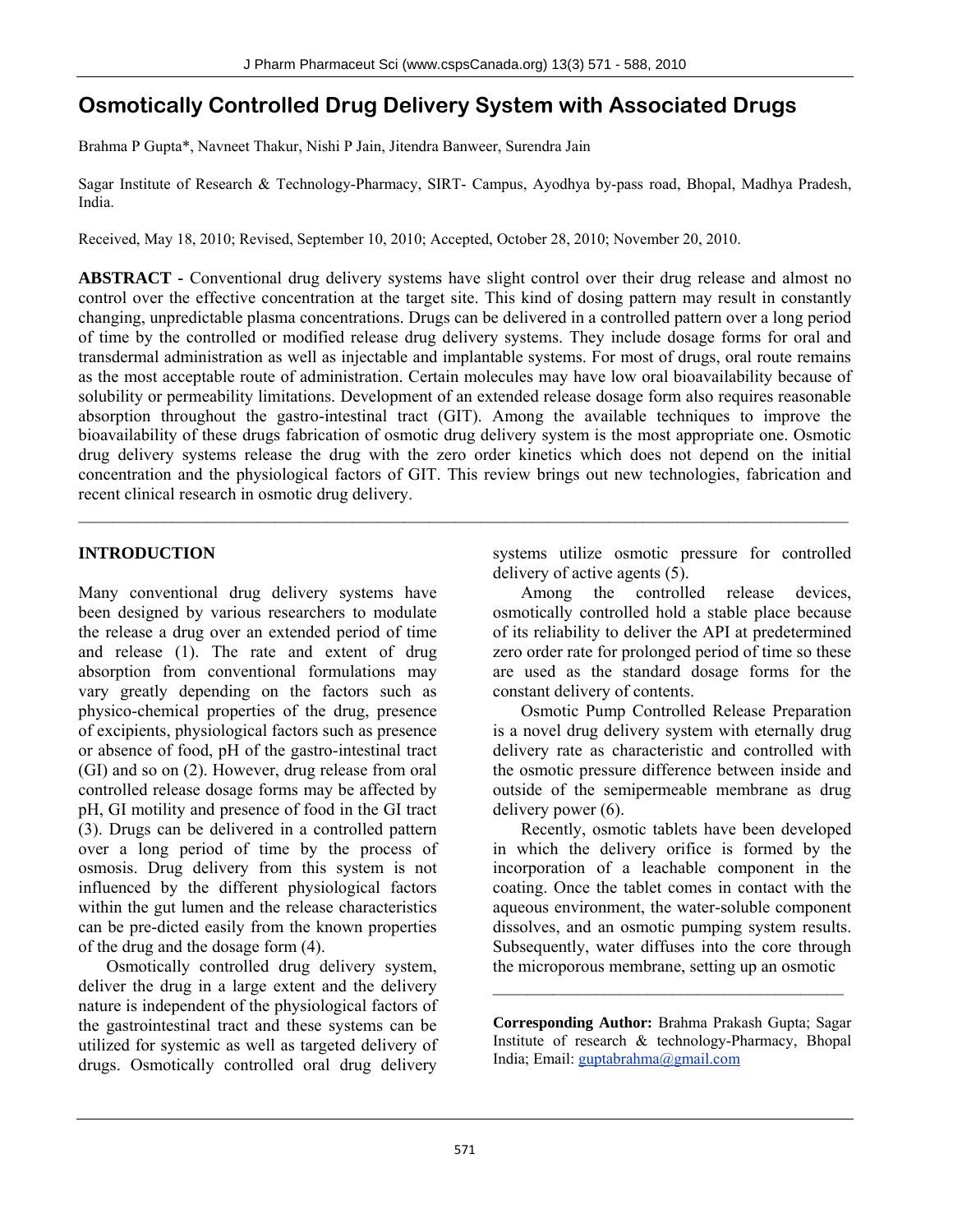gradient and thereby controlling the release of drug (7).Osmosis can be defined as the spontaneous movement of a solvent from a solution of lower solute concentration to a solution of higher solute concentration through an ideal semipermeable membrane, which is permeable only to the solvent but impermeable to the solute. The pressure applied to the higher-concentration side to inhibit solvent flow is called the osmotic pressure.

The first osmotic effect was reported by Abbe Nollet in 1748. Later in 1877, Pfeffer performed an experiment using semi-permeable membrane to separate sugar solution from pure water. He showed that the osmotic pressure of the sugar solution is directly proportional to the solution concentration and the absolute temperature. In 1886, Vant Hoff identified an underlying proportionality between osmotic pressure, concentration and temperature. He revealed that osmotic pressure is proportional to concentration and temperature and the relationship can be described by following equation.

 $\pi$  = n<sub>2</sub> RT Where,  $\pi$  = osmotic coefficient  $n_2$  = molar concentration of solute in the solution  $R = gas constant$  $T =$  Absolute temperature

Osmotic pressure is a colligative property, which depends on concentration of solute that contributes to osmotic pressure. Solutions of different concentrations having the same solute and solvent system exhibit an osmotic pressure proportional to their concentrations. Thus a constant osmotic pressure, and thereby a constant influx of water can be achieved by an osmotic delivery system that

results in a constant zero order release rate of drug (8).

The rate of drug release from osmotic pump depends on the drug solubility and the osmotic pressure of the core; hence, these systems are suitable for delivery of drugs with moderate water solubility (9).

#### **HISTORICAL ASPECTS OF OSMOTIC PUMPS**

About 75 years after discovery of the osmosis principle, it was first used in the design of drug delivery systems(10). Rose and Nelson, the Australian scientists, were initiators of osmotic drug delivery. In 1955, they developed an implantable pump, which consisted of three chambers: a drug chamber, a salt chamber contains excess solid salt, and a water chamber. The drug and water chambers are separated by rigid semipermeable membrane. The difference in osmotic pressure across the membrane moves water from the water chamber into the salt chamber. The volume of the salt chamber increases because of this water flow, which distends the latex diaphragm separating the salt and drug chambers, thereby pumping drug out of the device. The design and mechanism of this pump is comparable to modern push-pull osmotic pump. The major disadvantage of this pump was the water chamber*,* which must be charged before use of the pump. The pumping rate of this push-pull pump is given by the equation.

$$
dM/dt = dV/dt \times c
$$

In general, this equation, with or without some modifications, applies to all other type of osmotic systems.



**Figure 1.** Rose-Nelson Pump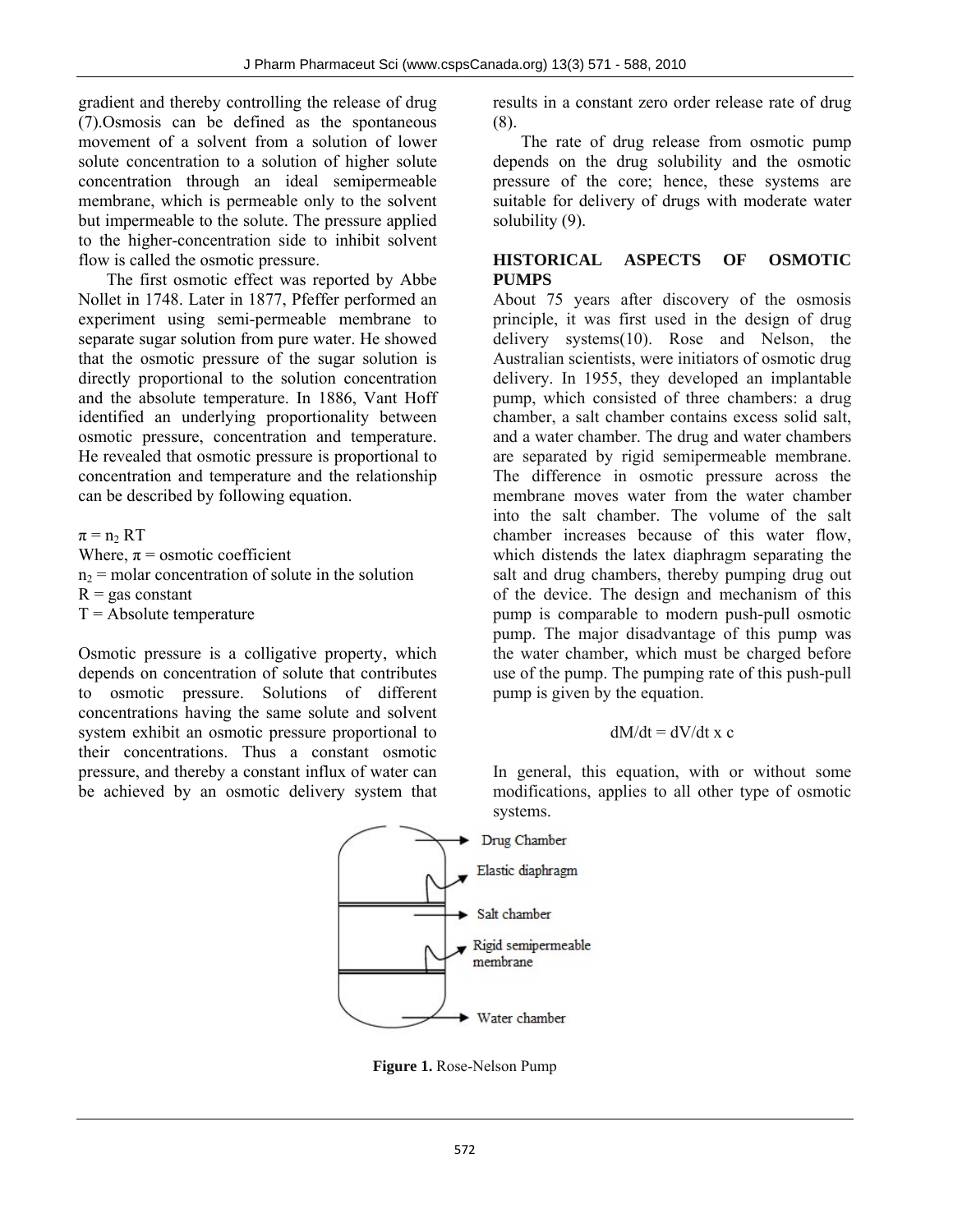Several simplifications in Rose-Nelson pump were made by Alza Corporation in early 1970s. The Higuchi-Leeper pump is modified version of Rose-Nelson pump*.* It has no water chamber and the device is activated by water imbibed from the surrounding environment. The pump is activated when it is swallowed or implanted in the body. This pump consists of a rigid housing, and the semipermeable membrane is supported on a perforated frame. It has a salt chamber containing a fluid solution with excess solid salt. Recent modification in Higuchi-Leeper pump accommodated pulsatile drug delivery. The pulsatile release was achieved by the production of a critical pressure at which the delivery orifice opens and releases the drug (11).

Further simplified variant of Rose-Nelson pump was developed by Higuchi and Theeuwes. This pump comprises a rigid, rate controlling outer semipermeable membrane surrounding a solid layer of salt coated on the inside by an elastic diaphragm and on the outside by the membrane. In use, water is osmotically drawn by the salt chamber, forcing drug from the drug chamber (12).



**Figure 2.** Higuchi-Leeper Pump



**Figure 3.** Theeuwes miniature osmotic pump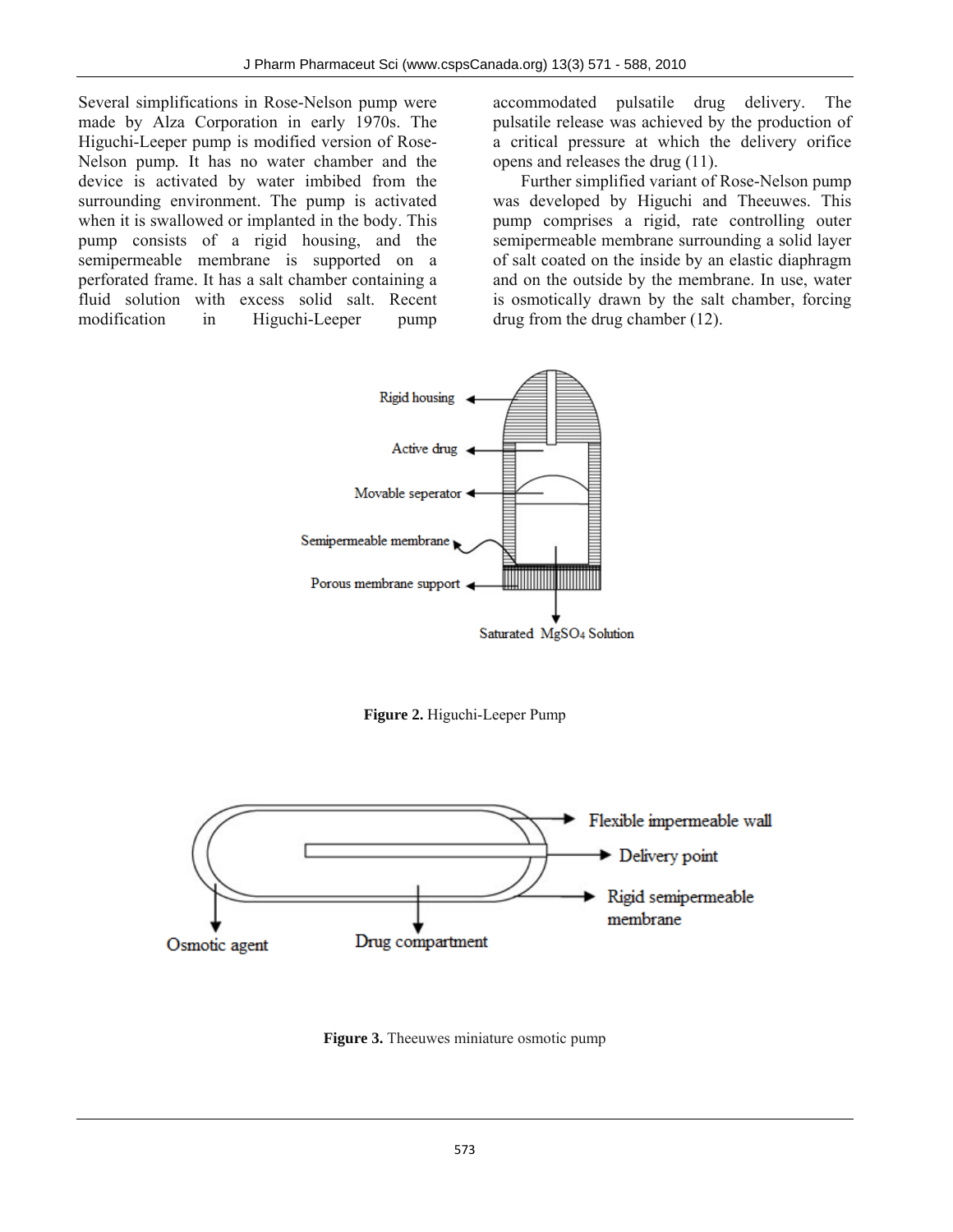In 1975, the major leap in osmotic delivery occurred as the elementary osmotic pump for oral delivery of drugs was introduced. The pump consists of an osmotic core containing the drug, surrounded by a semi permeable membrane with a delivery orifice. When this pump is exposed to water, the core imbibes water osmotically at a controlled rate, determined by the membrane permeability to water and by the osmotic pressure of the core formulation. As the membrane is nonexpandable, the increase in volume caused by the imbibitions of water leads to the development of hydrostatic pressure inside the tablet. This pressure is relieved by the flow of saturated solution out of the device through the delivery orifice. This process continues at a constant rate until the entire solid agent inside the tablet has been dissolved and only a solution filled coating membrane is left. This residual dissolved agent continues to be delivered at a declining rate until the osmotic pressure inside and outside the tablet is equal. Normally, the EOP delivers 60-80% of its contents at a constant rate, and there is a short lag time of 30-60 min as the system hydrates before zero order delivery from the EOP is obtained (13).

# **ADVANTAGES OF OSMOTIC DRUG DELIVERY SYSTEMS**

Osmotic drug delivery systems for oral and parenterals use offer distinct and practical advantages over other means of delivery. The following advantages have contributed to the popularity of osmotic drug delivery systems  $(14,15)$ .

- 1. The delivery rate of zero-order is achievable with osmotic systems.
- 2. Delivery may be delayed or pulsed, if desired.
- 3. Higher release rates are possible with osmotic systems compared with conventional diffusion-controlled drug delivery systems.
- 4. The release rate of osmotic systems is highly predictable and can be programmed by modulating the release control parameters.
- 5. For oral osmotic systems, drug release is<br>independent of gastric pH and independent of gastric pH and hydrodynamic conditions.
- 6. The release from osmotic systems is minimally affected by the presence of food in gastrointestinal tract.
- 7. A high degree of in vivo- in vitro correlation (IVIVC) is obtained in osmotic systems.

### **LIMITATIONS OF OSMOTIC DRUG DELIVERY SYSTEMS** (16,17)

- 1. Special equipment is required for making an orifice in the system.
- 2. Residence time of the system in the body varies with the gastric motility and food intake.
- 3. It may cause irritation or ulcer due to release of saturated solution of drug.

#### **KEY PARAMETERS THAT INFLUENCE THE DESIGN OF OSMOTIC CONTROLLED DRUG DELIVERY SYSTEMS**

# **Orifice size**

To achieve an optimal zero-order delivery profile, the cross-sectional area of the orifice must be smaller than a maximum size to minimize drug delivery by diffusion through the orifice. Furthermore, the area must be sufficiently large, above a minimum size to minimize hydrostatic pressure buildup in the system. Otherwise, the hydrostatic pressure can deform the membrane and affect the zero-order delivery rate. Therefore, the cross-sectional area of the orifice should be maintained between the minimum and maximum values (18,19).

Methods to create a delivery orifice in the osmotic tablet coating are:

- Mechanical drill
- Laser drill: This technology is well established for producing sub-millimeter size hole in tablets. Normally, CO2 laser beam (with output wavelength of 10.6µ) is used for drilling purpose, which offers excellent reliability characteristics at low costs (20,21).
- Indentation that is not covered during the coating process (22): Indentation is made in core tablets by using modified punches having needle on upper punch. This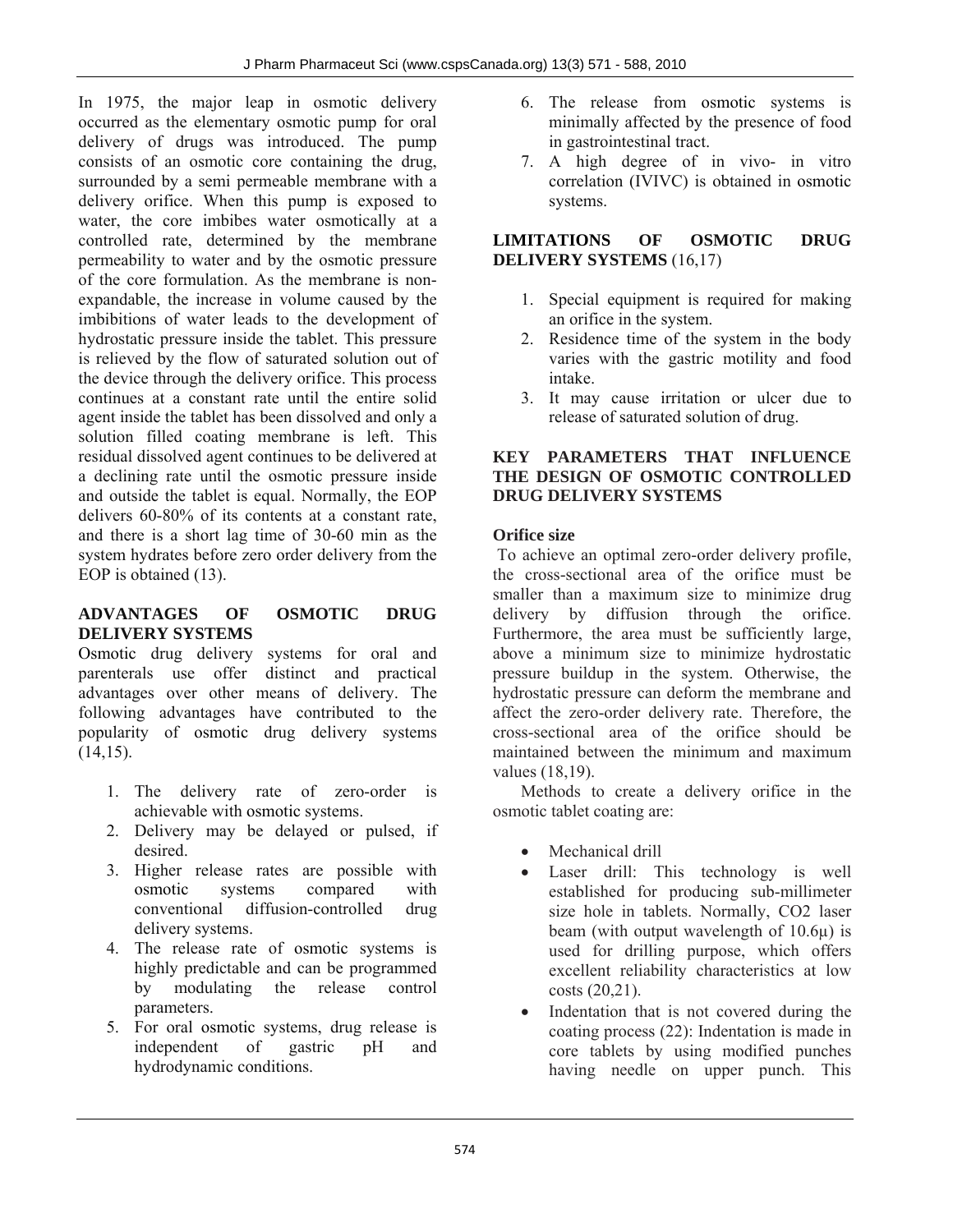indentation is not covered during coating process which acts as a path for drug release in osmotic system.

 Use of leachable substances in the semipermeable coating : e.g. controlled porosity osmotic pump

### **Solubility**

The release rate depends on the solubility of the solute inside the drug delivery system. Therefore, drugs should have sufficient solubility to be delivered by osmotic delivery. In the case of lowsolubility compounds, several alternate strategies may be employed. Broadly, the approaches can be divided into two categories. First, swellable polymers can be added that result in the delivery of poorly soluble drugs in the form of a suspension (23). Second, the drug solubility can be modified employing different methods such as co compression of the drug with other excipients, which improve the solubility (24). For example, cyclodextrin can be included in the formulation to enhance drug solubility (25). Additionally, alternative salt forms of the drug can be employed to modulate solubility to a reasonable level. In one case, the solubility of oxprenolol is decreased by preparing its succinate salt so that a reduced saturation concentration is maintained (26).

### **Osmotic pressure**

The osmotic pressure  $\pi$  directly affects the release rate. To achieve a zero-order release rate, it is essential to keep  $\pi$  constant by maintaining a saturated solute solution. Many times, the osmotic pressure generated by the saturated drug solution may not be sufficient to achieve the required driving force. In this case, other osmotic agents are added that enhance osmotic pressure. For example, addition of bicarbonate salt not only provides the necessary osmotic gradient but also prevents clogging of the orifice by precipitated drug by producing an effervescent action in acidic media (27,30).

| Table 1. Osmotic pressures of saturated solution of commonly used osmogents |                        |  |  |  |  |
|-----------------------------------------------------------------------------|------------------------|--|--|--|--|
| <b>Compounds of mixture</b>                                                 | Osmotic pressure (atm) |  |  |  |  |
| Lactose-Fructose                                                            | 500                    |  |  |  |  |
| Dextrose-Fructose                                                           | 450                    |  |  |  |  |
| Sucrose-Fructose                                                            | 430                    |  |  |  |  |
| Mannitol-Fructose                                                           | 415                    |  |  |  |  |
| Sodium chloride                                                             | 356                    |  |  |  |  |
| Fructose                                                                    | 335                    |  |  |  |  |
| Lactose-Sucrose                                                             | 250                    |  |  |  |  |
| Potassium chloride                                                          | 245                    |  |  |  |  |
| Lactose-Dextrose                                                            | 225                    |  |  |  |  |
| Mannitol-Dextrose                                                           | 225                    |  |  |  |  |
| Dextrose-Sucrose                                                            | 190                    |  |  |  |  |
| Mannitol-Sucrose                                                            | 170                    |  |  |  |  |
| Sucrose                                                                     | 150                    |  |  |  |  |
| Mannitol-Lactose                                                            | 130                    |  |  |  |  |
| Dextrose                                                                    | 82                     |  |  |  |  |
| Potassium sulphate                                                          | 39                     |  |  |  |  |
| Mannitol                                                                    | 38                     |  |  |  |  |
| Sodium phosphate tribasic. 12H2O                                            | 36                     |  |  |  |  |
| Sodium phosphate dibasic. 7 H2O                                             | 31                     |  |  |  |  |
| Sodium phosphate dibasic. 12 H2O                                            | 31                     |  |  |  |  |
| Sodium phosphate monobasic. H2O                                             | 28                     |  |  |  |  |
| Sodium phosphate dibasic. Anhydrous                                         | 21                     |  |  |  |  |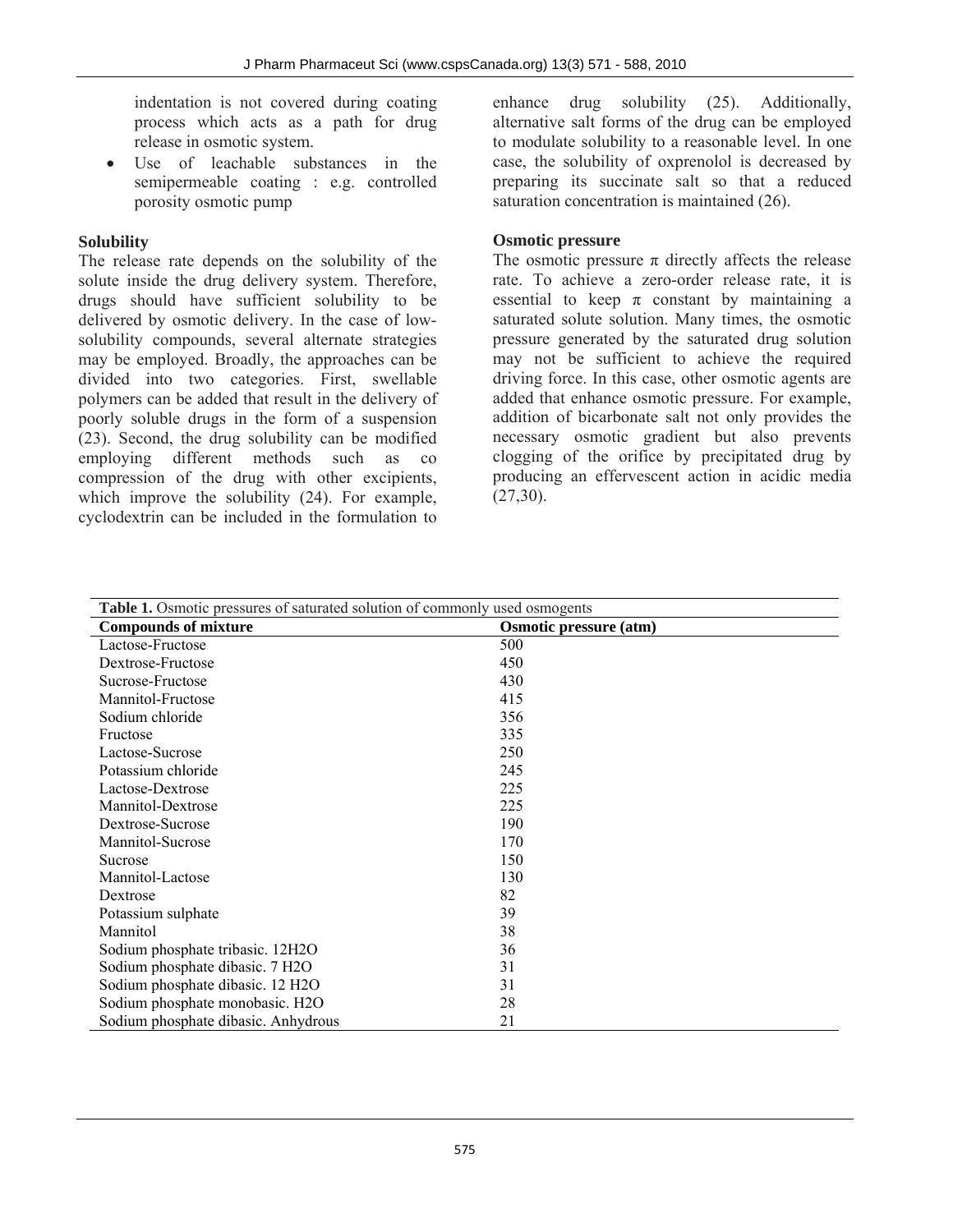### **Semipermeable membrane**

Since the semipermeable membrane is permeable to water and not to ions, the release rate is essentially independent of the pH of the environment. Additionally, the drug dissolution process takes place inside the delivery system, completely separated from the environment (26).

# **BASIC COMPONENTS OF OSMOTIC SYSTEMS**

#### **Drug**

Which have short biological half-life and which is used for prolonged treatment are ideal candidate for osmotic systems. Various drug candidates such as Diltiazem HCl, Carbamazepine, Metoprolol, Oxprenolol, Nifedipine, Glipizide etc are formulated as osmotic delivery.

#### **Semipermeable membrane**

An important part of the osmotic drug delivery system is the semipermeable membrane housing. Therefore, the polymeric membrane selection is key to the osmotic delivery formulation. The membrane should possess certain characteristics, such as impermeability to the passage of drug and other ingredients present in the compartments. The membrane should be inert and maintain its dimensional integrity to provide a constant osmotic driving force during drug delivery (28).

Any polymer that is permeable to water but impermeable to solute can be used as a coating material in osmotic devices. e.g. Cellulose esters like cellulose acetate, cellulose acetate butyrate, cellulose triacetate and ethyl cellulose and Eudragits (29).

# **Osmotic agent**

Osmotic agents maintain a concentration gradient across the membrane. They also generate a driving force for the uptake of water and assist in maintaining drug uniformity in the hydrated formulation. Osmotic components usually are ionic compounds consisting of either inorganic salts or hydrophilic polymers. Osmotic agents can be any salt such as sodium chloride, potassium chloride, or sulfates of sodium or potassium and lithium. Additionally, sugars such as glucose, sorbitol, or sucrose or inorganic salts of carbohydrates can act as osmotic agents.

The polymers may be formulated along with poly(cellulose), osmotic solutes, or colorants such as ferric oxide. Swellable polymers such as poly(alkylene oxide), poly(ethylene oxide), and poly (alkalicarboxymethylcellulose) are also included in the push layer of certain osmotic systems. Further, hydrogels such as Carbopol (acidic carboxypolymer),Cyanamer (polyacrylamides), and Aqua-Keeps (acrylate polymer polysaccharides composed of condensed glucose units such as diester cross-linked polygluran) may be used.

# **Flux regulators**

Delivery systems can be designed to regulate the permeability of the fluid by incorporating fluxregulating agents in the layer. Hydrophilic substances such as polyethethylene glycols (300 to 6000 Da), polyhydric alcohols, polyalkylene glycols, and the like improve the flux, whereas hydrophobic materials such as phthalates substituted with an alkyl or alkoxy (e.g., diethyl phthalate or dimethoxy ethylphthalate) tend to decrease the flux. Insoluble salts or insoluble oxides, which are substantially water-impermeable materials, also can be used for this purpose (8).

#### **Wicking agent**

A wicking agent is defined as a material with the ability to draw water into the porous network of a delivery device. A wicking agent is of either swellable or non-swellable nature. They are characterized by having the ability to undergo physisorption with water. Physisorption is a form of absorption in which the solvent molecules can loosely adhere to surfaces of the wicking agent via Vander Waals interactions between the surface of the wicking agent and the adsorbed molecule. The function of the wicking agent is to carry water to surfaces inside the core of the tablet, thereby creating channels or a network of increased surface area. Materials, which suitably for act as wicking agents include colloidal silicon dioxide, kaolin, titanium dioxide, alumina, niacinamide, sodium lauryl sulphate (SLS), low molecular weight poly vinyl pyrrolidone (PVP), m-pyrol, bentonite, magnesium aluminium silicate, polyester and polyethylene.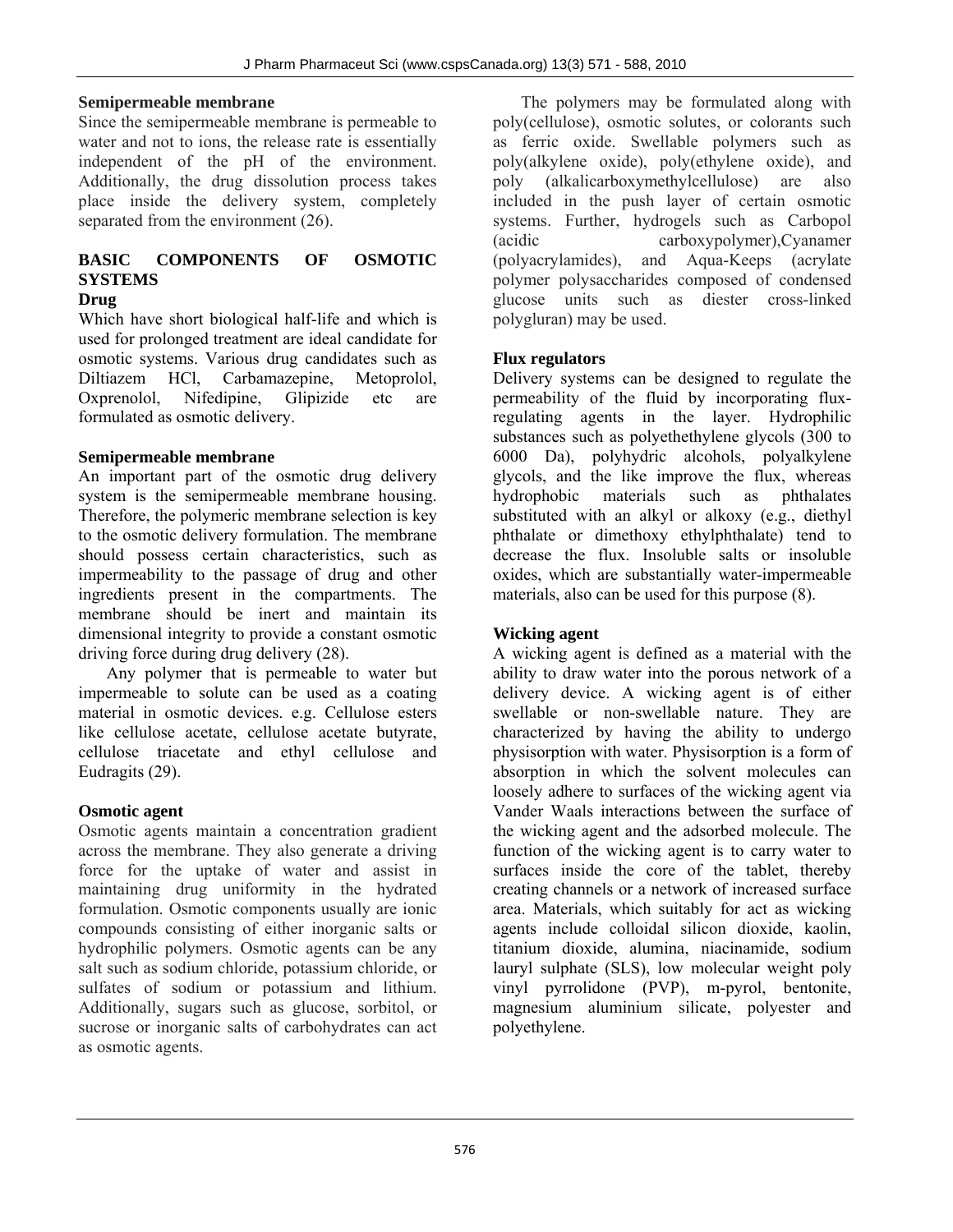#### **Pore forming agent**

These agents are particularly used in the pumps developed for poorly water soluble drug and in the development of controlled porosity or multiparticulate osmotic pumps. These poreforming agents cause the formation of microporous membrane. The microporous wall may be formed in situ by a pore-former by its leaching during the operation of the system. The pore formers can be inorganic or organic and solid or liquid in nature. For example, alkaline metal salts such as sodium chloride, sodium bromide, potassium chloride, potassium sulphate, potassium phosphate etc., alkaline earth metals such as calcium chloride and calcium nitrate, carbohydrates such as sucrose, glucose, fructose, mannose, lactose, sorbitol, mannitol and, diols and polyols such as poly hyric alcohols and polyvinyl pyrrolidone can be used as pore forming agents.

# **Coating solvent**

Solvents suitable for making polymeric solution that is used for manufacturing the wall of the osmotic device include inert inorganic and organic solvents that do not adversely harm the core, wall and other materials. The typical solvents include methylene chloride, acetone, methanol, ethanol, isopropyl alcohal, butyl alcohal, ethyl acetate, cyclohexane, carbon tetrachloride, water etc. The mixtures of solvents such as acetone-methanol (80:20), acetone-ethanol (80:20), acetone-water (90:10), methylene chloride-methanol (79:21), methylene chloride-methanol-water (75:22:3) etc. can be used (30).

# **Plasticizers**

Different types and amount of plasticizers used in coating membrane also have a significant importance in the formulation of osmotic systems. They can change visco-elastic behavior of polymers and these changes may affect the permeability of the polymeric films (8). Some of the plasticizers used are as below:

- Polyethylene glycols
- Ethylene glycol monoacetate; and diacetate- for low permeability
- Tri ethyl citrate

 Diethyl tartarate or Diacetin- for more permeable films

#### **TYPES OF OSMOTIC PUMPS**

Based on their design and the state of active ingredient, osmotic delivery systems can be classified as follows:

### **1. Osmotic delivery systems for solids**

**a. Type I:** Single compartment. In this design, the drug and the osmotic agent are located in the same compartment and are surrounded by the semipermeable membrane (SPM). Both the core components are dissolved by water, which enters the core via osmosis. A limitation is the dilution of drug solution with the osmotic solution, which affects the release rate of the drug from the system. Additionally, water-incompatible or water-insoluble drugs cannot be delivered effectively from a singlecompartment configuration.

**b. Type II:** Multiple compartments. In this design, drug is separated from the osmotic compartment by an optional flexible film, which is displaced by the increased pressure in the surrounding osmotic compartment, which, in turn, displaces the drug solution or suspension. The type II system inherently has greater utility than type I systems and can deliver drugs at a desired rate independent of their solubilities in water. One main advantage of these systems is their ability to deliver drugs that are incompatible with commonly used electrolytes or osmotic agents.

# **2. Osmotic delivery systems for liquids.**

Active ingredients in liquid form are difficult to deliver from controlled release platforms because they tend to leak in their native form. Therefore, liquid active agents typically are enclosed in a soft gelatin capsule, which is surrounded by an osmotic layer that, in turn, is coated with a semipermeable membrane. When the system takes up water from its surroundings, the osmotic layer squeezes the innermost drug reservoir. The increasing internal pressure displaces the liquid from the system via a rupturing soft gelatin capsule (8).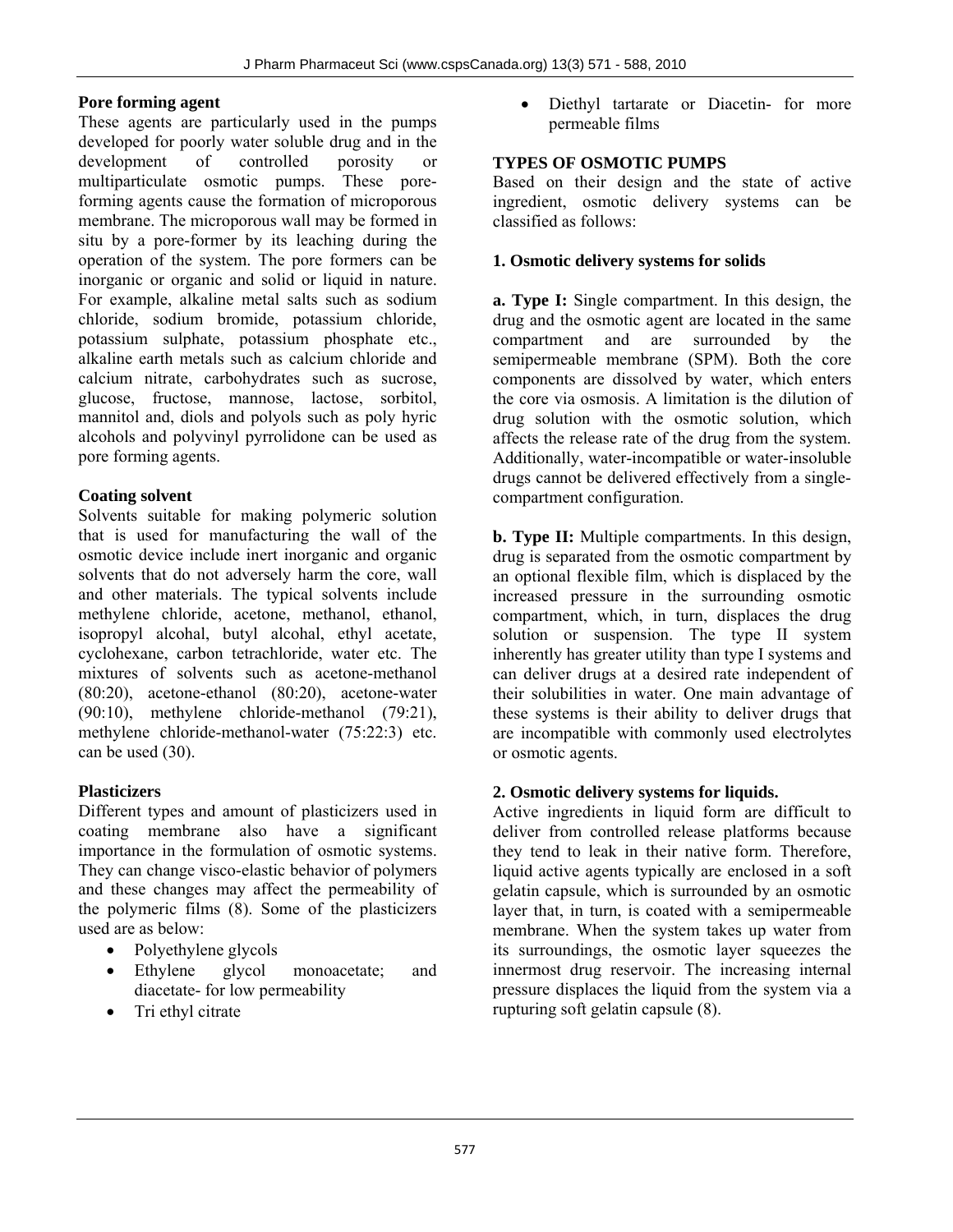

**Figure 4.** Classification of osmotic delivery systems: types I and II.



**Figure 5.** Osmotic delivery system for delivery of a liquid active agent.

# **Elementary osmotic pump (EOP)**

The was introduced in 1970s to deliver drug at zero order rates for prolonged periods, and is minimally affected by environmental factors such as pH or motility. The tablet consists of an osmotic core containing the drug surrounded by a semipermeable membrane laser drilled with delivery orifice. Following ingestion, water in absorbed into system dissolving the drug, and the resulting drug solution is delivered at the same rate as the water entering the tablet. The disadvantages of the elementary pump are that it is only suitable for the delivery of water soluble drugs (13,31).

#### **Push–Pull Osmotic Pump (PPOP)**

The two-layer push–pull osmotic tablet system appeared in 1980s. Push pull osmotic pump is a modified elementary osmotic pump through, which it is possible to deliver both poorly water-soluble and highly water soluble drugs at a constant rate. The push–pull osmotic tablet consists of two layers, one containing the drug and the other an osmotic agent and expandable agent. A semipermeable membrane that regulates water influx into both layers surrounds the system. While the push–pull osmotic tablet operates successfully in delivering water-insoluble drugs, it has a disadvantage that the complicated laser drilling technology should be employed to drill the orifice next to the drug compartment (32).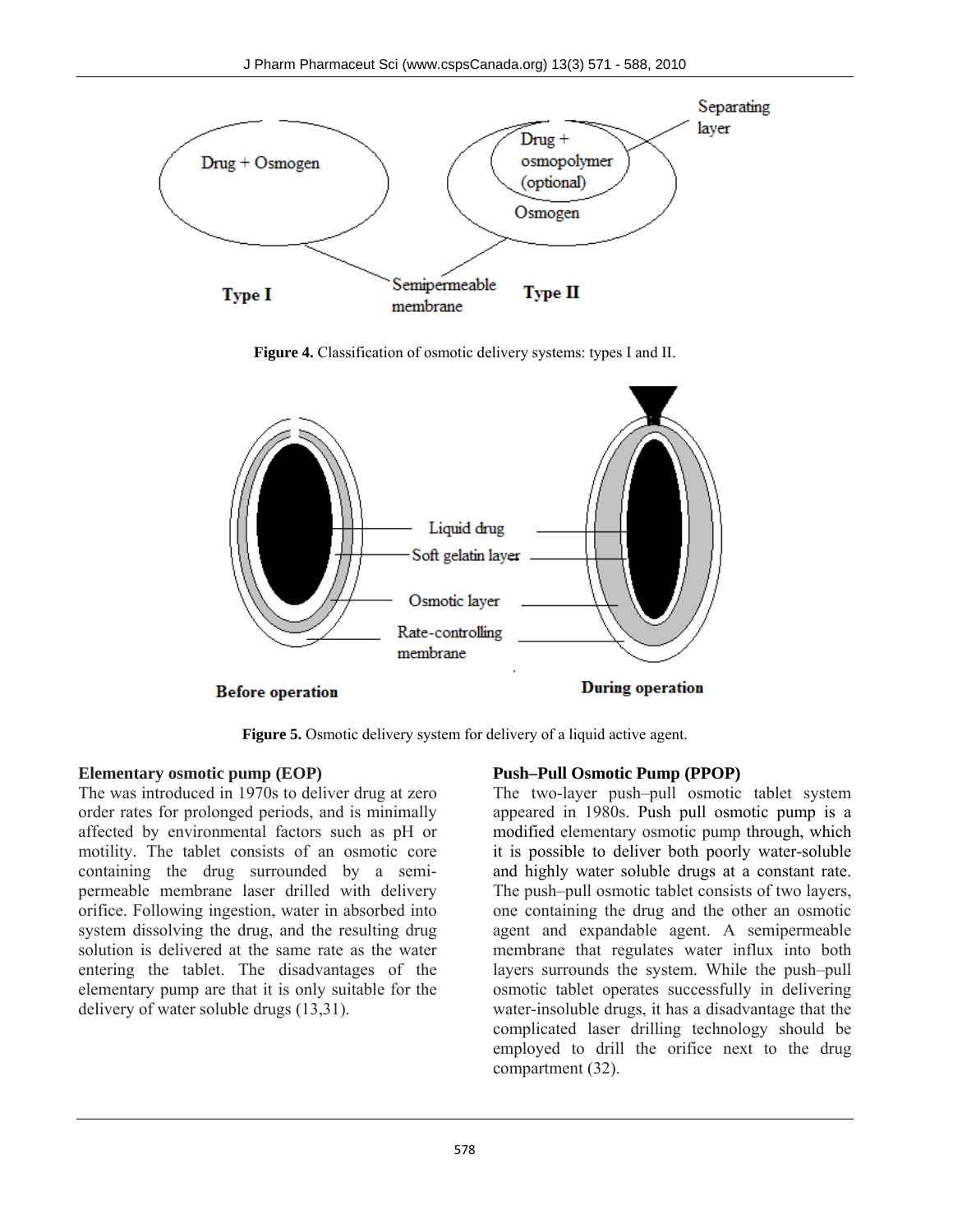

**Figure 6.** Elementary osmotic pump



**Figure 7.** Push pull osmotic pump

#### **Controlled Porosity Osmotic Pump**

A controlled porosity osmotic pump-based drug delivery system Unlike the elementary osmotic pump (EOP) which consists of an osmotic core with the drug surrounded by a semipermeable membrane drilled with a delivery orifice, controlled porosity of the membrane is accomplished by the use of different channeling agents in the coating<sup>7</sup>. The CPOP contains water soluble additives in coating membrane, which after coming in contact with water; dissolve resulting in an in-situ formation of a microporous membrane. Then the resulting

membrane is substantially permeable to both water and dissolved solutes and the mechanism of drug release from these system was found to be primarily osmotic, with simple diffusion playing a minor role (33,34).

Drug delivery from asymmetric membrane capsule is principally controlled by the osmotic pressure of the core formation. In-situ formed delivery orifice in the asymmetric membrane in mainly responsible for the solubilization in the core for a drug with poor water solubility (35).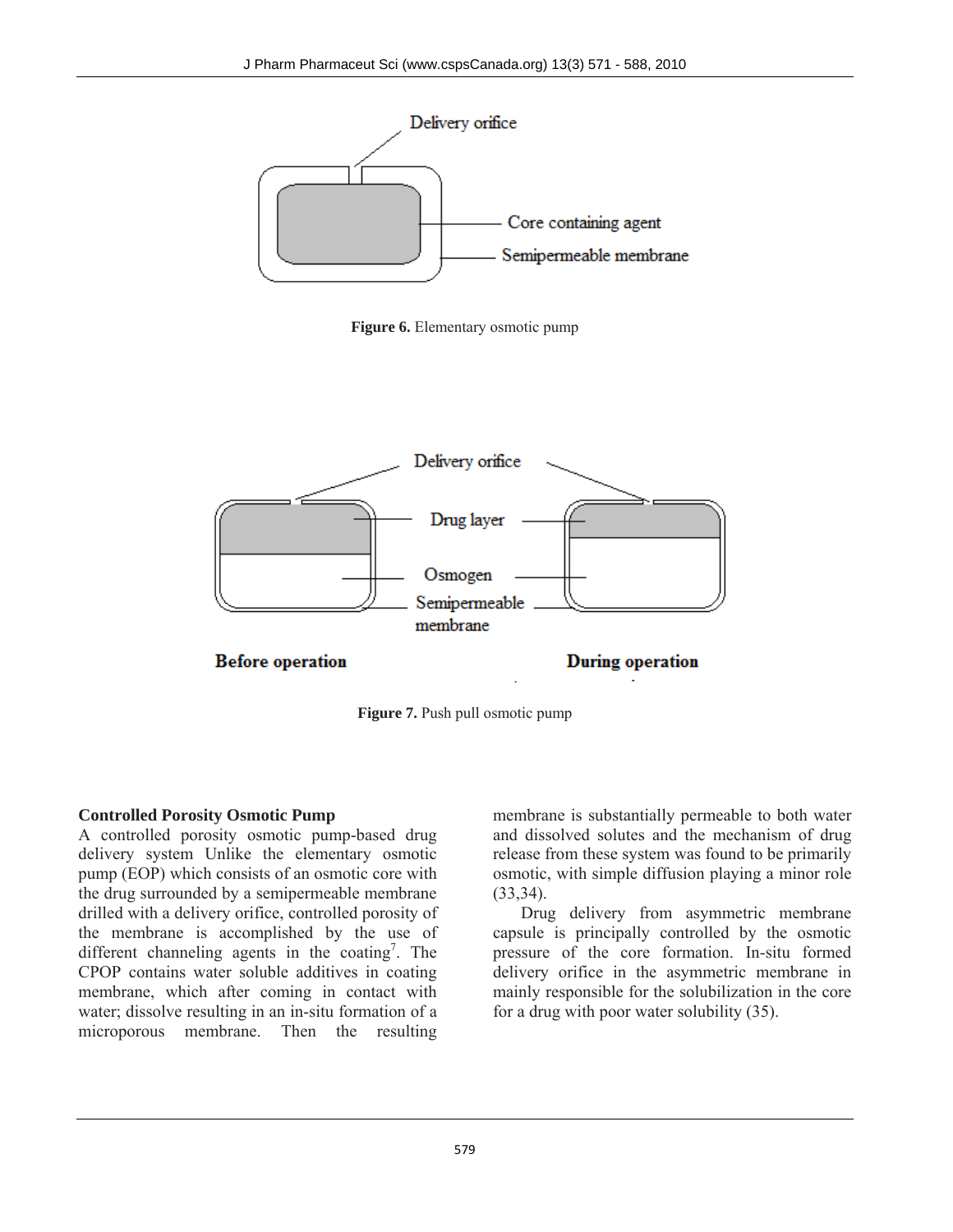

**Figure 8.** Controlled porosity osmotic pump

#### **Osmotic bursting osmotic pump**

This system is similar to an EOP expect delivery orifice is absent and size may be smaller. When it is placed in an aqueous environment, water is imbibed and hydraulic pressure is built up inside until the wall rupture and the content are released to the environment. Varying the thickness as well as the area the semipermeable membrane can control release of drug. This system is useful to provide pulsated release(16).

#### **Telescopic capsule for delayed release**

This device consists of two chambers, the first contains the drug and an exit port, and the second contains an osmotic engine. A layer of wax like material separates the two sections. To assemble the delivery device, the desired active agent is placed into one of the sections by manual or automated fill mechanism. The bilayer tablet with the osmotic engine is placed into a completed cap part of the capsule with the convex osmotic layer pointed in to the closed end of the cap and the barrier into the closed end of the cap and the barrier layer exposed towards the cap opening. The open end of the filled vessel is fitted inside the open end of the cap, and the two pieces are compressed together until the cap, osmotic bilayer tablet and vessel fit together tightly. As fluid is imbibed the housing of the dispensing device, the osmotic engine expand and exerts pressure on the slidable connected first and second wall sections. During the delay period the volume of reservoir containing the active agent is

kept constant, therefore a negligible pressure gradient exists between the environment of use and interior of the reservoir. As a result, the net flow of environmental fluid driven by the pressure enter the reservoir is minimal and consequently no agent is delivered for the period (14,36).

# **OROS-CT**

OROS-CT (Alza corporation) is used as a once or twice a day formulation for targeted delivery of drugs to the colon. The OROS-CT can be a single osmotic agent or it can be comprised of as many as five to six push pull osmotic unit filled in a hard gelatin capsule.

After coming in contact with the gastric fluids, gelatin capsule dissolved and the enteric coating prevents entry of fluids from stomach to the system as the system enters into the small intestine the enteric coating dissolves and water is imbibed into the core thereby causing the push compartment to swell. At the same time flowable gel is formed in the drug compartment, which is pushed out of the orifice at a rate, which is precisely controlled, by the rate of water transport across the semi permeable membrane. Incorporation of the cyclodextrin-drug complex has also been used as an approach for delivery of poorly water soluble drugs from the osmotic systems. Ex. Sulfobutylether-Bcyclodextrin sodium salt serves as a solubilizer and osmotic agent (1).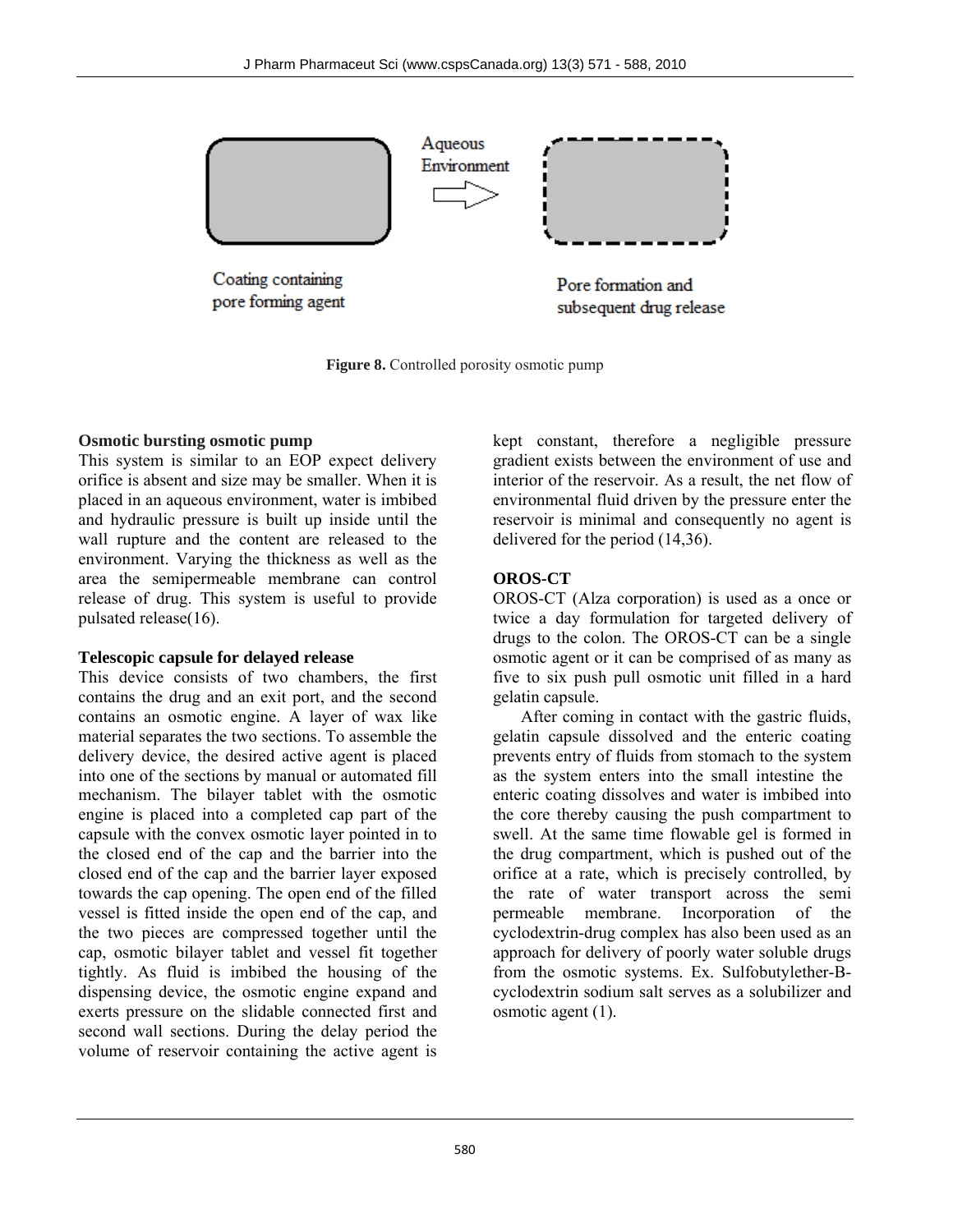

**Figure 9.** OROS-CT



**Figure 10.** Sandwiched osmotic tablets

# **Sandwiched Osmotic Tablets (SOTS)**

In this a tablet core composed of polymeric push layer sandwiched between two drug layers with two delivery orifices. When placed in the aqueous environment the middle push layer containing the swelling agent swells and the drug is released from the two orifices situated on opposite sides of the tablet and thus SOTS can be suitable for drugs prone to cause local irritation of the gastric mucosa (32).

#### **Longitudinally compressed tablet (LCT) multilayer formulation**

The LCT multilayer formulation is the advanced design. As with the push-pull system it consists of an osmotic push layer and can be configured to contain several drug layers. The opinion of multiple drug layers provides increased flexibility and control over the pattern of release of medication

from the system, as opposed to the single layer used in the push-pull system, which can deliver a drug only in a zero order fashion. For example, two drug layers could be formulated with different drug concentration to provide modulation in the release rate profile. As with the push-pull formulation, water is absorbed through the exposed semipermeable tablet shell, expanding the push compartment and releasing the drug primarily through the first compartment through the laser drilled orifice at a predetermined controlled rate. After most of the drug release begins from the second compartment at a different rate. Varying the relative viscosity and hydrophilicity of the drug layer components can control the amount of mixing between the multiple drug layers. This allows even greater flexibility to achieve the target release profile.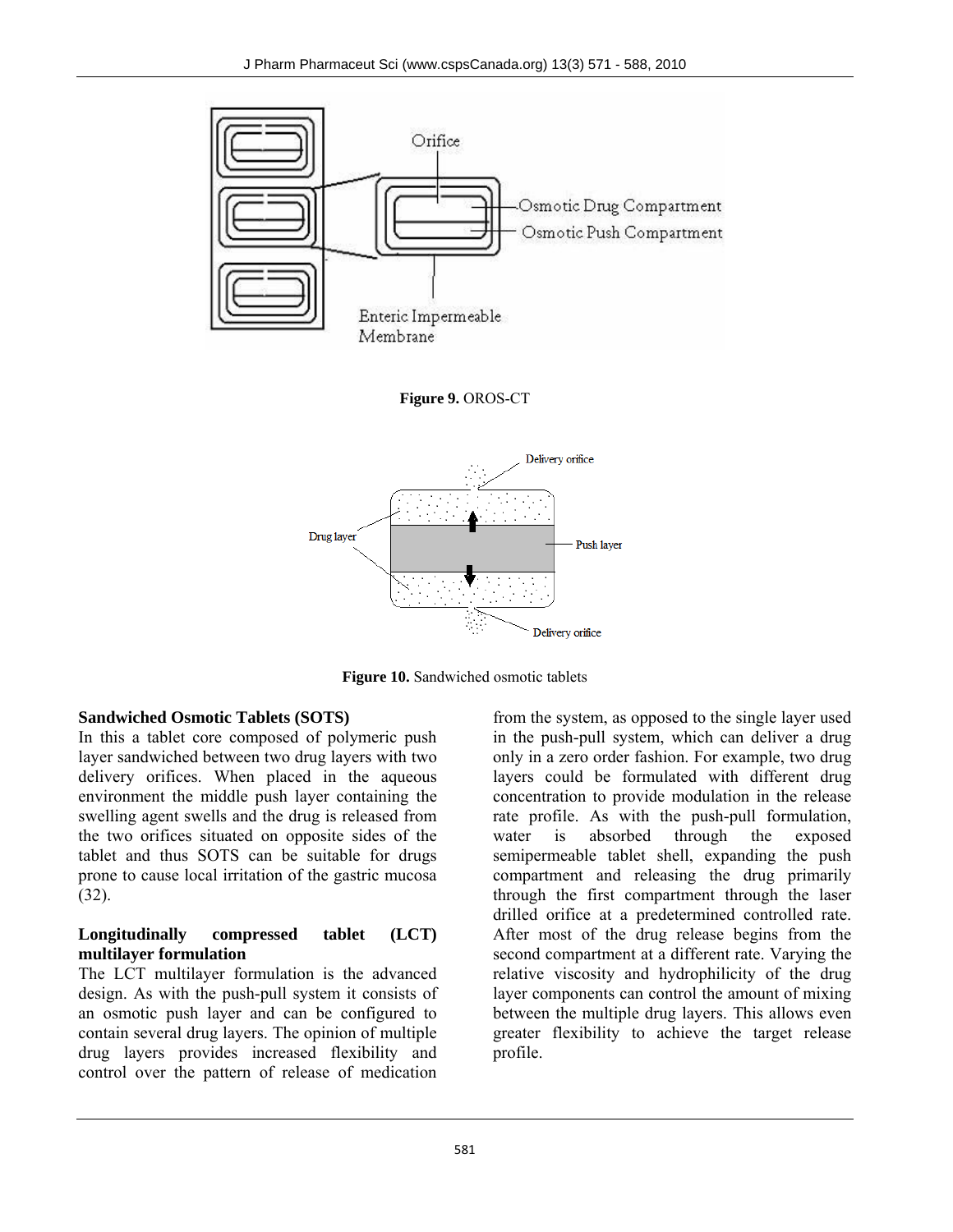

**Figure 11.** Multilayer osmotic pump

The LCT multilayer formulation can also be formulated with different drugs in different layers to provide combination therapy. Similar to the push-pull system, drug delivery by the LCT multilayer formulation can be unaffected by gastric pH, gut motility and the presence of food, depending on where in the GI tract the drug is released (37).

# **Pulsatile delivery system**

Pulsatile systems are gaining a lot of interest as they deliver the drug at the right site of action at the right time and in the right amount, thus providing spatial and temporal delivery and increasing patient compliance. These systems are designed according to the circadian rhythm of the body. The principle rationale for the use of pulsatile release is for the drugs where a constant drug release, i.e., a zeroorder release is not desired. The release of the drug as a pulse after a lag time has to be designed in such a way that a complete and rapid drug release follows the lag time. This type of tablet system consist of core coated with two layer of swelling and rupturable coatings herein they used spray dried lactose and microcrystalline cellulose in drug core and then core was coated with swelling polymer croscarmellose sodium and an outer rupturable layer of ethylcellulose.

Pulsatile systems can be classified into singleand multiple-unit systems. Single-unit systems are formulated either as capsule-based or osmosisbased systems. Single-unit systems are designed by coating the system either with eroding/soluble or rupturable coating. In multiple-unit systems, however, the pulsatile release is induced by changing membrane permeability or by coating with a rupturable membrane (38).

# **SCIENTIFIC STUDIES**

Vincent Malaterre et.al studied on the release mechanism underlying the drug delivery from push–pull osmotic pumps (PPOP). The aim of this study was to understand which factors have an effect on the drug delivery for modelling the drug release and to develop a mathematical model predictive of the drug release kinetics. The influence of the drug property was tested on two model drugs, isradipine (ISR) and chlorpheniramine (CPA) which are respectively practically insoluble and freely soluble. Results show that, regardless of the drug properties which do not significantly affect the drug delivery, the release kinetics is mainly controlled by four factors, (i) the PEG proportion in the membrane, (ii) the tablet surface area, (iii) the osmotic agent proportion and (iv) the drug layer polymer grade (39).

Wright et.al (1992) studied an osmotic controlled release bilayer tablet for water soluble drugs. In their device, the drug compartment containing the drug and an osmopolymer, a low molecular weight CMC (as thixotropic transport means), was placed together side by side with the osmotic compartment which had a higher molecular weight CMC as osmotic agent preferably with another osmotically active compound. The contracting drug compartment and the pushing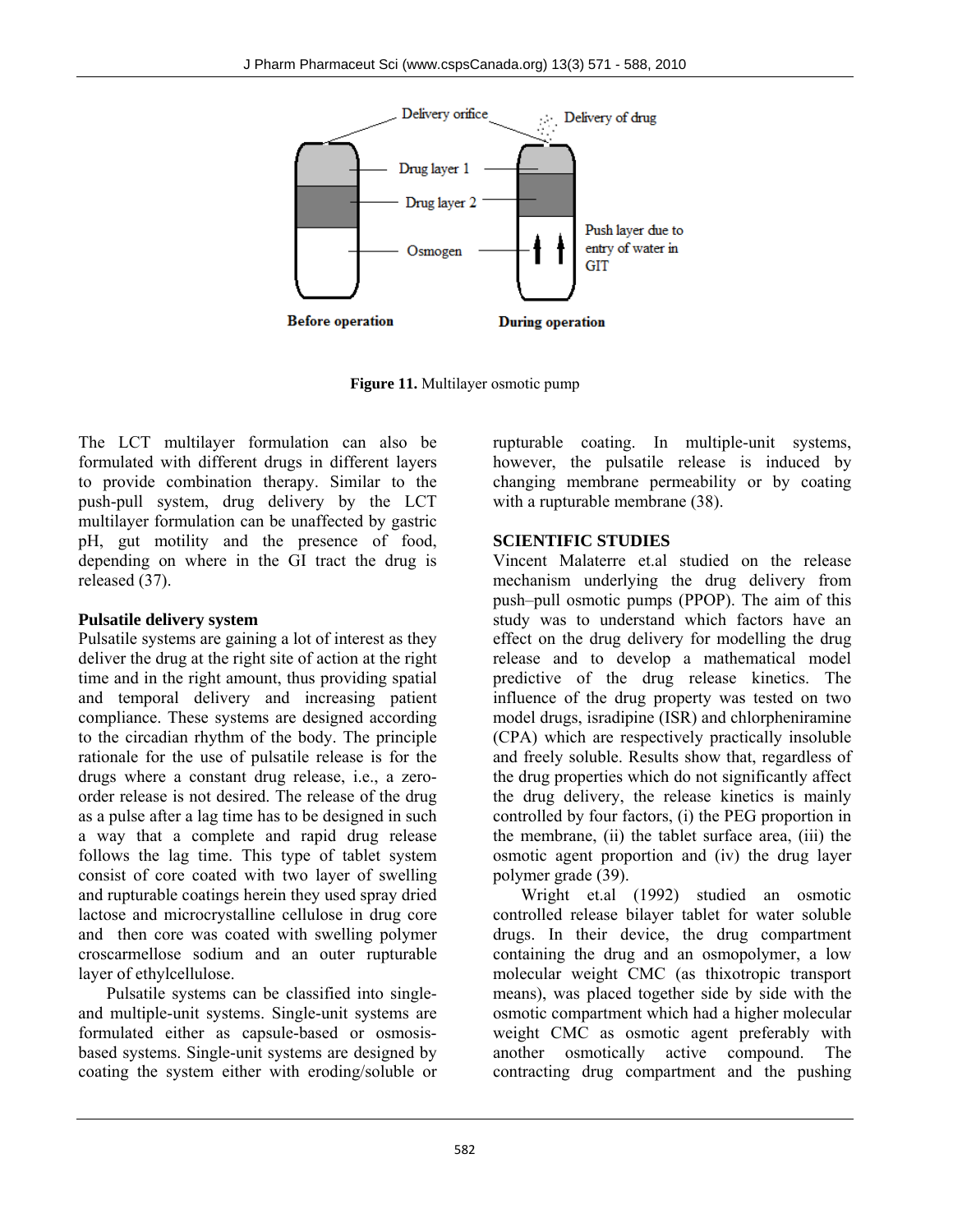compartment were coated with semi-permeable membrane (made of cellulose ester and flux enhancer) which had an exit pore for the drug to be pushed out. Both low and high molecular weight CMC in the device cooperated to exhibit a high level of hydrodynamic and osmotic activity adequate for controlled delivery of the drug over the time with minimum (as little as 3.7%) residual drug left in the device (40).

Herbig S. M. et al (1995) found a new type of asymmetric membrane tablet coatings offering significant advantages over conventional osmotic tablets. These asymmetric-membrane coatings can be used to make osmotic drug-delivery formulations with several unique characteristics. The permeability of the coating to water can be adjusted by controlling the membrane structure, thereby allowing the control of the release kinetics without altering the coating material or significantly varying its concentration. The use of asymmetric-membrane coatings on pharmaceutical tablets is described in this study; the coatings have also been applied to capsules and multi-particulate formulations (41).

Toshiaki Nagakura et al (1996) designed an osmotic pump using a semipermeable membrane that changes its volume according to the concentration of the outside solution. By a mechanochemical actuator mechanism, an insulin pump works by changing the glucose concentration. It was found that this pump may possibly be used in the treatment of diabetes mellitus patients (42).

Roger A. Rajewski et al (1999) studied the membrane controlling factors responsible for drug release from a controlled-porosity osmotic pump tablet (OPT) that utilizes sulfobutyl ether- cyclodextrin, (SBE)7m --CD, both as solubilizing agent and osmotic agent. The release rate of chlorpromazine (CLP) from OPTs containing (SBE)7m --CD increased with increasing amounts of micronized lactose and decreasing amounts of triethyl citrate. The effect of lactose particle size in the membrane on drug release was studied (43).

Hai Bang Lee et al (2000) studied the sandwiched osmotic tablet system (SOTS). A sandwiched osmotic tablet core surrounded by a cellulose acetate membrane with two orifices on the surfaces of both sides was successfully prepared for the purpose of delivering nifedipine. The appropriate orifice size was observed in the range of  $0.50 - 1.41$  mm. It was also found that the drug release rate of SOTS could be increased by incorporating hydrophilic plasticizer in the membrane, whereas it could be decreased by incorporating a hydrophobic plasticizer (44).

Sapna N et al (2003) developed a controlled porosity osmotic pump-based drug delivery system which consists of an osmotic core with the drug surrounded by a semipermeable membrane drilled with a delivery orifice, controlled porosity of the membrane is accomplished by the use of different channeling agents in the coating. The usual dose of pseudoephedrine is 60 mg to be taken three or four times daily. It has a short plasma half life of 5–8 h. Hence, pseudoephedrine was chosen as a model drug with an aim to develop a controlled release system for a period of 12 h. Sodium bicarbonate was used as the osmogent. The effect of different ratios of drug:osmogent on the in-vitro release was studied. Cellulose acetate (CA) was used as the semipermeable membrane. Different channeling agents tried were diethylphthalate (DEP), dibutylphthalate (DBP), dibutylsebacate (DBS) and polyethyleneglycol 400 (PEG 400). The effect of polymer loading on in-vitro drug release was studied. It was found that drug release rate increased with the amount of osmogent due to the increased water uptake, and hence increased driving force for drug release. This could be retarded by the proper choice of channeling agent in order to achieve the desired zero order release profile. Also the lag time seen with tablets coated using diethylphthalate as channeling agent was reduced by using a hydrophilic plasticizer like polyethyleneglycol 400 in combination with diethylphthalate. This system was found to deliver pseudoephedrine at a zero order rate for 12 h. The effect of pH on drug release was also studied. The optimized formulations were subjected to stability studies as per ICH guidelines at different temperature and humidity conditions (7).

Roger A. Rajewski et al (2004) investigated the application of controlled-porosity osmotic pump tablet (OPT) utilizing (SBE)7m --CD both as a solubilizer and an osmotic agent for drugs with varying physical properties. OPTs utilizing (SBE)7m --CD were prepared for five poorly soluble drugs such as prednisolone, estradiol, naproxen, indomethacine and chlorpromazine and for two highly water soluble drugs such as diltiazem hydrochloride and salbutamol sulfate. It was found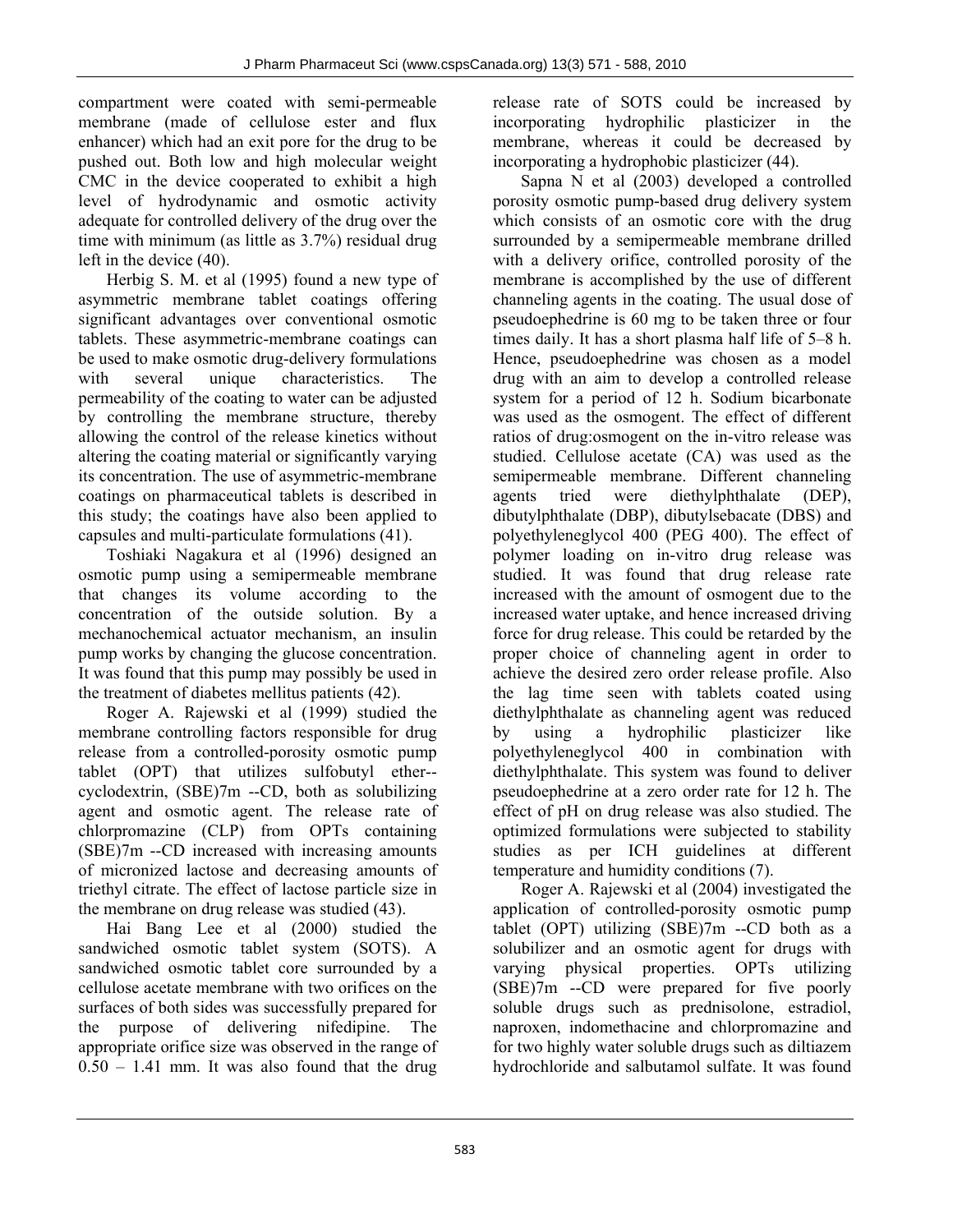that for the soluble drugs (SBE)7m --CD acts primarily as an osmotic and an OPT control agent. Significantly, (SBE)7m --CD not only enhances the delivery of poorly soluble drugs from OPTs but acts as a controlling excipient for soluble drugs such that the release rate, corrected for tablet surface area, of both poorly soluble and soluble drugs are similar (45).

Pratim K Choudhury et al (2007) developed an asymmetric membrane capsule of cellulose acetate for osmotic delivery of flurbiprofen and influence of osmogents and solubilizing agent on in vitro drug release were evaluated. The capsule membrane was prepared by the phase inversion technique. To ensure the osmotic delivery of drug, two approaches were adopted: (i) the drug was encapsulated with osmogents like sodium chloride and mannitol to increase the osmotic pressure of the core, and (ii) the drug was encapsulated with sodium lauryl sulfate in the core of the formulation to increase the solubility and thus its osmotic pressure. Scanning electron microscopy of the membrane confirmed its porous, dense asymmetric nature. Dye test revealed in situ pore formation. The in vitro release study showed that as the proportion of osmogent and solubilizing agent was increased the release rate also increased. A good correlation was observed between the zero-order rate constant and the amount of the osmogent and solubilizing agent used (46).

Longxiao Liu et al (2008) developed the bilayer-core osmotic pump tablet (OPT) for nifedipine which does not require laser drilling to form the drug delivery orifice. The bilayer-core consisted of two layers: (a) push layer and (b) drug layer, and was made with a modified upper tablet punch, which produced an indentation at the center of the drug layer surface. The indented tablets were coated by using a conventional pan-coating process. Sodium chloride was used as osmotic agent, polyvinylpyrrolidone as suspending agent and croscarmellose sodium as expanding agent. The indented core tablet was coated by ethyl cellulose as semipermeable membrane containing polyethylene glycol 400 for controlling the membrane permeability. The in- vitro drug release profiles of various formulations were evaluated by similarity factor (f2). It was found that the optimal OPT was able to deliver nifedipine by an approximately zeroorder process up to 24 h, independent of both release media and agitation rates (47).

AK Philip et al (2008) developed an asymmetric membrane capsular system, formed in situ, for poorly water soluble drug, ketoprofen and evaluated it by both in vitro and in vivo methods for osmotic and controlled release of the drug. Membrane characterization by scanning electron microscopy showed an outer dense region with less pores and an inner porous region for the prepared asymmetric membrane (48).

Mahalaxmi.R et al (2009) developed the extended release controlled porosity osmotic pump formulations of model drug glipizide using a wicking agent and a solubilizing agent. The effect of different formulation variables like level of wicking agent, solubilizing agent, level of pore former and membrane weight gain on in vitro release were studied. Drug release was found to be affected by the level of wicking agent and solubilizing agent in the core. Glipizide release from controlled porosity osmotic pump was directly proportional to the level of pore former (sorbitol) and inversely proportional to membrane weight gain (49).

Pramod Kumar et al (2009) developed Elementary osmotic pump (EOP) of highly water soluble drug tramadol hydrochloride (TRH). Target release profile was selected and different variables were optimized to achieve the same. Formulation variables like levels of swellable polymer (10-21.87  $%$ ) and plasticizer (0-20% w/w of polymer), and coat thickness of semipermeable membrane (SPM) were found to affect the drug release from the developed formulations. TRH release was directly proportional to the level of plasticizer and osmotic pressure generated by osmotic agent but inversely proportional to the level of swellable polymer within the core and coat thickness of SPM. Drug release from developed formulations was independent of pH and agitation intensities of release media. Burst strength of the exhausted shells increased with increase in coat thickness but decreased with increase in level of plasticizer. The in-vitro results of the developed formulations were compared with performance of standard marketed formulation of TRH. The developed formulation provided more prolonged and controlled TRH release as compared to marketed formulation. The manufacturing procedure was found to be stable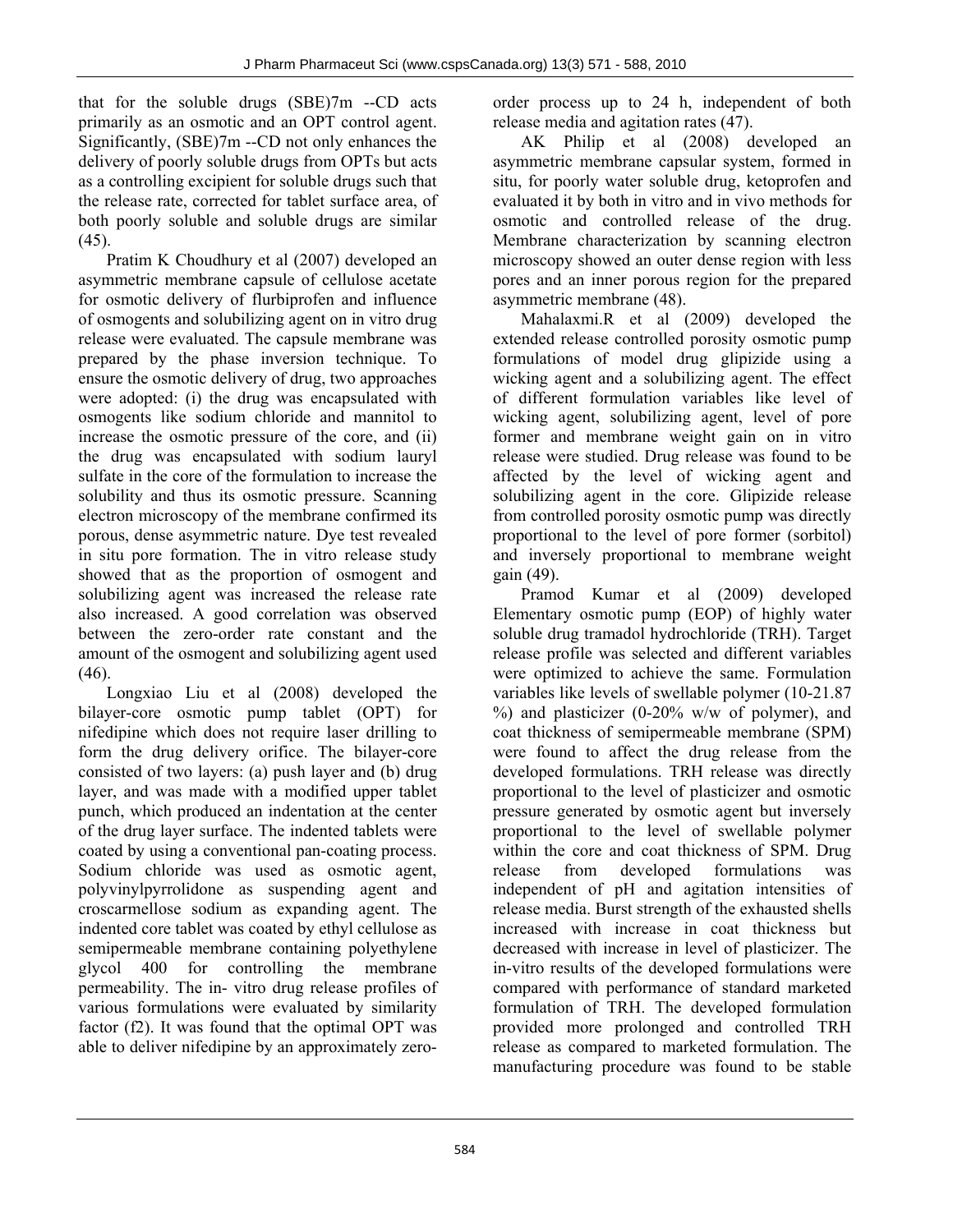during six months of accelerated stability study (50).

Wakode Rajeshri et al (2010) developed an oral monolithic osmotic system for highly water-soluble pramipexole dihydrochloride monohydrate. Monolithic osmotic system was developed using controlled porosity membrane, this system delivers drug in controlled manner for prolonged period of time. Controlled porosity osmotic membrane consists of cellulose acetate as coating polymer and water-soluble pore formers, which forms an in-situ microporous membrane after imbibing water, hence no laser drilling is required. Pore formation was controlled by varying concentration of pore forming agents to get controlled release of pramipexole for period of 24 hrs. Scanning electron microscopy was carried out to confirm the microporous structure. An optimized system was selected to study the effect of different concentration of coating polymer, osmotic agents, pH of dissolution media and effect of agitation on the release of drug. From in vitro release studies it was evident that drug release was independent of pH and agitation but highly dependent on concentration of pore forming agents used. Increasing concentration of cellulose acetate from 2  $\%$  - 5  $\%$  w/v drastically retarded drug release. Osmotic pressure generated was determined using 3D3 Freezing point osmometer and was found to be linear with drug release. The developed formulation gave desired once a day release of pramipexole without using laser drilling technique making it more patient compliance and cost effective (51).

Mothilal M et al (2010) developed an osmotically controlled oral drug delivery system formulations of metoprolol succinate were prepared using different concentrations of mannitol, by wet granulation technique. The tablets were coated by dip coating with cellulose acetate. Stainless steel drill pins were used to make an orifice on the tablets. Tablet thickness, hardness, weight variation and drug content analysis, drug release study were performed. Orifice diameter was examined using scanning electron microscopy (SEM). With increase in osmogen content and bore size, rate of drug release were found to be increasing an optimum concentration of osmogen and bore size to give a zero order release was identified (52).

| Table 2. List of Osmotic drug delivery systems in market with their dosage and use |                             |                               |                        |                                                                                                                                                                                                 |  |  |  |
|------------------------------------------------------------------------------------|-----------------------------|-------------------------------|------------------------|-------------------------------------------------------------------------------------------------------------------------------------------------------------------------------------------------|--|--|--|
| <b>Trade Name</b>                                                                  | <b>Active ingredient</b>    | Design system                 | <b>Dose</b>            | <b>Use</b>                                                                                                                                                                                      |  |  |  |
| Alpress LP                                                                         | Prazosin                    | Push -Pull                    | $2.5 - 5$ mg           | For the treatment of hypertension                                                                                                                                                               |  |  |  |
| Acutrim                                                                            | Phenylpropanolamine         | Elementary pump               | 75 mg                  | For the treatment the congestion<br>associated with allergies, hay fever,<br>sinus irritation, and the common cold.                                                                             |  |  |  |
| Cardura XL                                                                         | Doxazosin                   | Push -Pull                    | $4, 8$ mg              | For the treatment of hypertension                                                                                                                                                               |  |  |  |
| Covera HS                                                                          | Verapamil                   | Push -Pull with<br>time delay | 180, 240<br>mg         | For the management of hypertension<br>and angina                                                                                                                                                |  |  |  |
| Ditropan XL                                                                        | Oxybutinin chloride         | Push -Pull                    | $5, 10$ mg             | For the once daily treatment of<br>overactive bladder with symptoms of<br>urge urinary incontinence, urgency<br>and frequency                                                                   |  |  |  |
| Dynacirc CR                                                                        | Isradipine                  | Push -Pull                    | $5, 10$ mg             | For the treatment of hypertension                                                                                                                                                               |  |  |  |
| Invega                                                                             | Paliperidone                | Push -Pull                    | $3, 6, 9$ mg           | for the treatment of schizophrenia                                                                                                                                                              |  |  |  |
| Efidac 24                                                                          | Chlorpheniramine<br>maleate | <b>Elementary Pump</b>        | $4$ mg IR,<br>12 mg CR | Chlorpheniramine is an antihistamine.<br>Chlorpheniramine is used to treat<br>sneezing; runny nose; itching, watery<br>eyes; hives; rashes; itching; and other<br>symptoms of allergies and the |  |  |  |
| Glucotrol XL                                                                       | Glipizide                   | Push - Pull                   | 5, 10 mg               | common cold.<br>For the control of hyperglycemia in<br>patients with non-insulin-dependent<br>diabetes                                                                                          |  |  |  |

# **MARKETED PRODUCTS**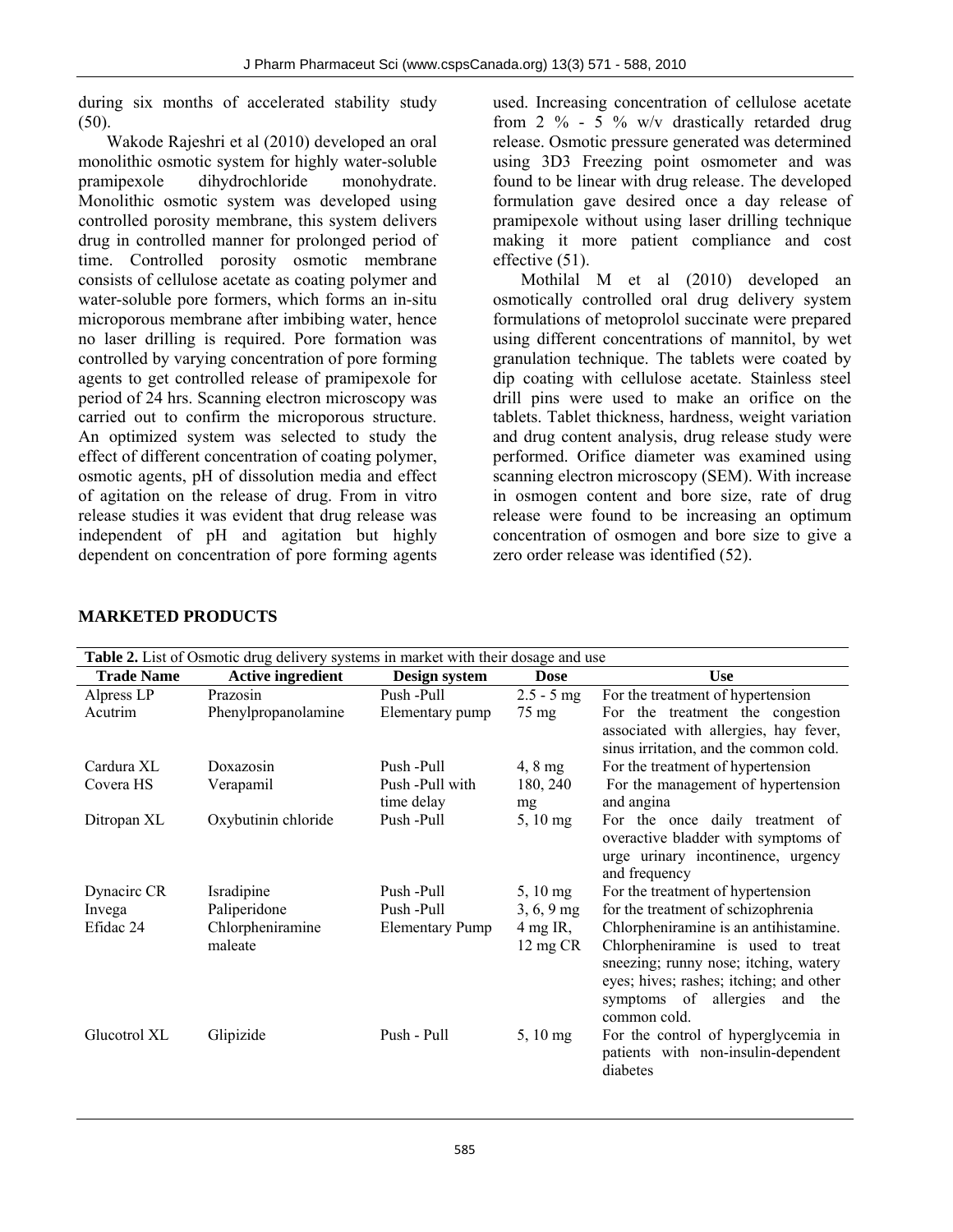| Minipress XL | Prazocine          | Elementary pump                | $2.5, 5$ mg              | Antihypertensive Agents;<br>Alpha-<br>adrenergic Blocking Agents                                                                                                                                                                            |
|--------------|--------------------|--------------------------------|--------------------------|---------------------------------------------------------------------------------------------------------------------------------------------------------------------------------------------------------------------------------------------|
| Procardia XL | Nifedipine         | Push - Pull                    | 30, 60, 90<br>mg         | Calcium<br>channel<br>blocker.<br>By<br>blocking calcium, nifedipine relaxes<br>and widens the blood vessels. It is<br>used to treat high blood pressure and<br>chest pain (angina).                                                        |
| Sudafed 24   | Pseudoephedrine    | Elementary pump                | $240$ mg                 | Pseudoephedrine is used for the<br>temporary relief of stuffy nose and<br>sinus<br>pain/pressure<br>caused<br>by<br>infection (such as the common cold,<br>flu) or other breathing illnesses (such<br>as hay fever, allergies, bronchitis). |
| Volmax       | Sabutamoll         | Elementary pump                | $4, 8$ mg                | For relief of bronchospasm in patients<br>with reversible obstructive airway<br>disease                                                                                                                                                     |
| Tegretol XR  | Carbamazepine      |                                | 100, 200,<br>$400$ mg    | For use as an anticonvulsant drug                                                                                                                                                                                                           |
| Viadur       | Leuprolide acetate | Implantable<br>osmotic systems |                          |                                                                                                                                                                                                                                             |
| Chronogesic  | Sufentanil         | Implantable<br>osmotic systems |                          | Anesthetics, Intravenous; Narcotics;<br>Adjuvants, Anesthesia; Analgesics,<br>Opioid; Opiate Agonists                                                                                                                                       |
| Concerta     | Methylphenidate    | Implantable<br>osmotic systems | 18, 27, 36,<br>and 54 mg | A psychostimulant drug approved for<br>of<br>attention-deficit<br>treatment<br>disorder,<br>hyperactivity<br>Postural<br>Orthostatic Tachycardia Syndrome,<br>and narcolepsy.                                                               |

# **CONCLUSIONS**

In osmotic delivery systems, osmotic pressure provides the driving force for drug release. Increasing pressure inside the dosage form from water incursion causes the drug to release from the system. The major advantages include precise control of zero-order or other patterned release over an extended time period—consistent release rates can be achieved irrespective of the environmental factors at the delivery site. Controlled delivery via osmotic systems also may reduce the side-effect profile by moderating the blood plasma peaks typical of conventional (e.g., instant release) dosage forms. Moreover, since efficacious plasma levels are maintained longer in osmotic systems, avoidance of trough plasma levels over the dosing interval is possible. However, a complex manufacturing process and higher cost compared

with conventional dosage forms limit their use. Although not all drugs available for treating different diseases require such precise release rates, once-daily formulations based on osmotic principles are playing an increasingly important role in improving patient compliance. Therefore, most of the currently marketed products are based on drugs used in long-term therapies for diabetes, hypertension, attention-deficit disorder, and other chronic disease states. Besides oral osmotic delivery systems, implants that work on osmotic principles are promising for delivery of a wide variety of molecules with a precise rate over a long period of time. Further, with the discovery of newer and potent drugs by the biotechnology industry, the need to deliver such compounds at a precise rate certainly will pave the way for osmotic delivery systems to play an increasingly important role in drug delivery.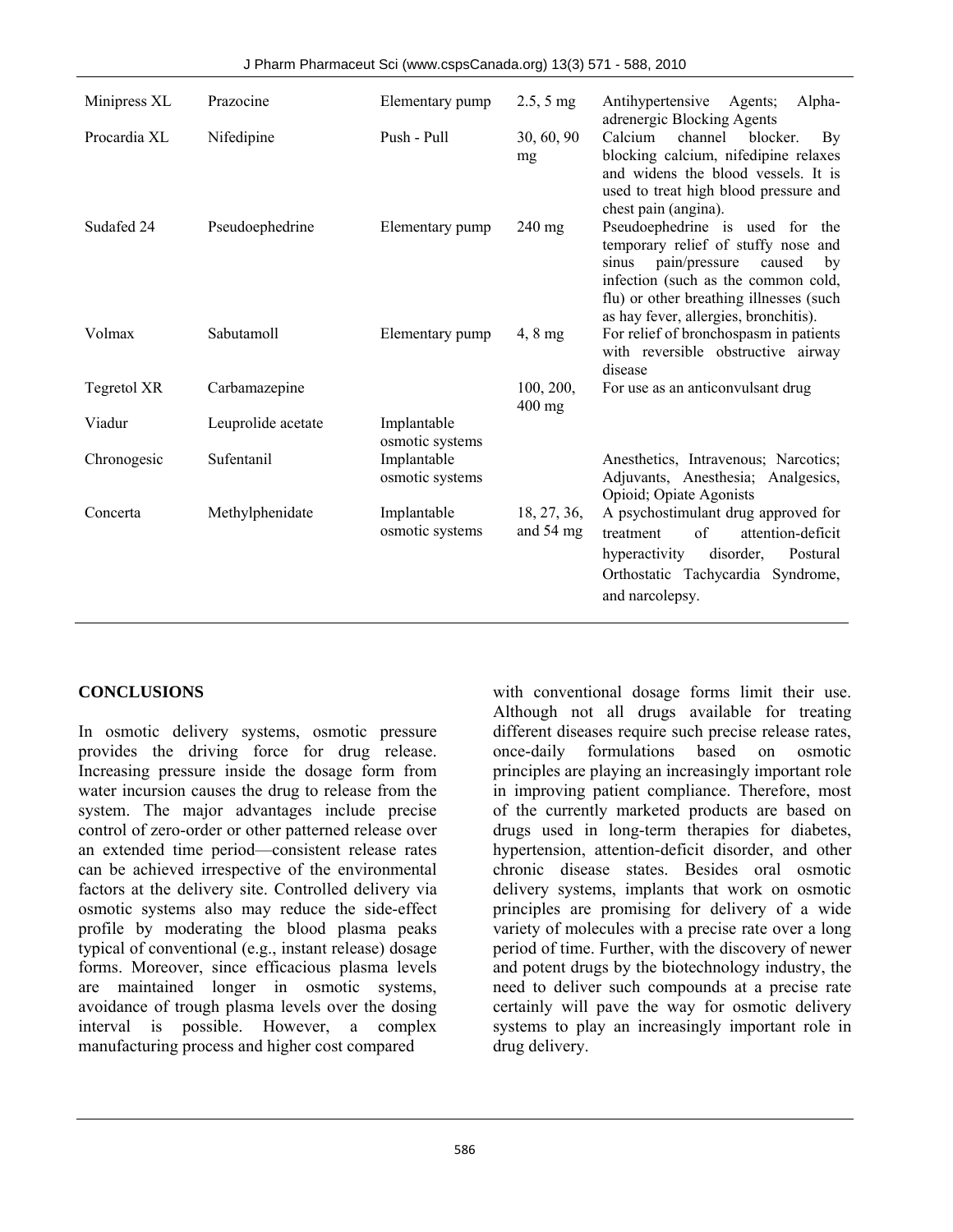#### **REFERENCES**

- 1. Madhavi BB, Nath AR, Banji D, Ramalingam R, Madhu MN, Kumar DS. Osmotic drug delivery system: a review. Pharmakine, dec 2009;2:5-14.
- 2. Prescott, L.F, The need for improved drug delivery in clinical practice, in: Prescott LF, Nimmo WS (eds), Novel Drug Delivery and Its Therapeutic Application, John Wiley, UK, pp 1–11, 1989.
- 3. Sastry SV, DeGennaro MD, Reddy IK, Khan MA. Atenolol gastrointestinal therapeutic system Part 1: Screening of formulation variables. Drug Dev Ind Pharm 1997; 23: 2:157–165.
- 4. Mishra B,Makesh BK, Sankar C. Oral push-pull osmotic pumps of pentazocine hydrochloride: development and evaluation. Ind J Pharm Sci, 2006; 68:1:85-87.
- 5. Verma RK, Krishna DM, Garg S. Formulation aspects in the development of osmotically controlled oral drug delivery systems. J Control Release, 2002; 79:7–27
- 6. YANG Xing-Gang, ZHANG Guo-Hua, LI Wei, PENG Bo, LIU Zhi-Dong, PAN Wei-San. Design and Evaluation of Jingzhiguanxin Monolithic Osmotic Pump Tablet. Chem Pharm Bull, 2006; 54: 4:465-469.
- 7. Makhija Sapna N, Vavia Pradeep R. Controlled porosity osmotic pump-based controlled release systems of pseudoephedrine I: Cellulose acetate as a semipermeable membrane. J Control Release, 2003; 89:5–18
- 8. Srikonda Sastry, Kotamraj Phanidhar, Barclay Brian, Osmotic controlled drug delivery system, in Li Xiaoling, Jasti Bhaskara R (eds), Design of Controlled Release Drug Delivery Systems, McGraw-Hill Companies, INC, New York, pp 203- 229,2006
- 9. McClelland GA, Sulton SC, Engle K, Zentner GM. The solubility–modulated osmotic pump: invitro / invivo release of diltiazem hydrochloride. Pharma Res 1991; 8:88**-**92.
- 10. Rose S, Nelson JF. A continuous long-term injector. Aust J Exp Biol, 1955; 33:415
- 11. Higuchi T, Leeper HM. Improved osmotic dispenser employing magnesium sulfate and magnesium chloride. US Patent 3760804, 1973.
- 12. Higuchi T, Leeper HM. Osmotic dispenser with means for dispensing active agent responsive to osmotic gradient. US Patent 3995631, 1976.
- 13. Theeuwes, F. Elementary Osmotic Pump. J Pharm Sci, 1975; 64:1987-1991.
- 14. Kaushal AM, Garg S. An update on osmotic drug delivery patents. Pharm Tech, Aug 2003; 27:38-44.
- 15. Bhatt PP. Osmotic drug delivery systems for poorly soluble drugs. The drug delivery companies report autumn/winter 2004.
- 16. Parmar NS, Vyas SK, jain NK. Advances in controlled and novel drug delivery. CBS publisher & distributors, New Delhi, pp 18-39, 2001.
- 17. Eckenhoff, Yum SI. The osmotic pump: novel research tool for optimizing drug regimen. Biomaterials, 1981; 2:89-97
- 18. Good WR, Lee PI. Membrane-controlled reservoir drug delivery systems, in Langer RS, Wise DL (eds), Medical Applications of Controlled Release, I Vol., Boca Raton, CRC Press, pp 1–39, 1984.
- 19. Theeuwes F, Higuchi T. Osmotic dispensing device with maximum and minimum sizes for the passageway. US Patent 3916899, 1975.
- 20. Gaebler, F. Laser drilling enables advanced drug delivery systems. Coherent article for Pharm Manufacturing, Jan 2007;1-7.
- 21. Theeuwes F, Saunders RJ, Mefford WS. Process for forming outlet passageways in pills using a laser. US Patent 4088864; 1978.
- 22. Liu L, Wang X. Solubility modulated monolithic osmotic pump tablet for atenolol delivery. Eur J Pharm Biopharm 2008; 68: 2:298-302.
- 23. Khanna, SC. Therapeutic system for sparingly soluble active ingredients. Ciba-Geigy Corporation, Ardsley, NY, US Patent 4992278, 1997.
- 24. Zentner GM, McClelland GA, Sutton SC. Controlled porosity solubility- and resin-modulated osmotic drug delivery systems for release of diltiazem hydrochloride. J Control Release, 1991; 16:1-2:237–243.
- 25. Okimoto K, Ohike A, Ibuki R, et al. Design and evaluation of an osmotic pump tablet (OPT) for prednisolone: a poorly water soluble drug using (SBE)7m-beta-CD. Pharm Res, 1998; 15: 10:1562– 1568.
- 26. Theeuwes F, Swanson DR, Guittard G, et al. Osmotic delivery systems for the beta-adrenoceptor antagonists metoprolol and oxprenolol: Design and evaluation of systems for once-daily administration. Br J Clin Pharmacol, 1985;19: 2:69S–76S.
- 27. Santus G, Baker RW. Osmotic drug delivery: A review of the patent literature. J Control Release, 1995;35: 1:1–21.
- 28. Eckenhoff B, Theeuwes F, Urquhart J. Osmotically actuated dosage forms for rate-controlled drug delivery. Pharm Technol 1987; 11:96–105.
- 29. Jensen JL, Appel LE, Clair JH, Zentner GM. Variables that affect the mechanism of drug release from osmotic pumps coated with